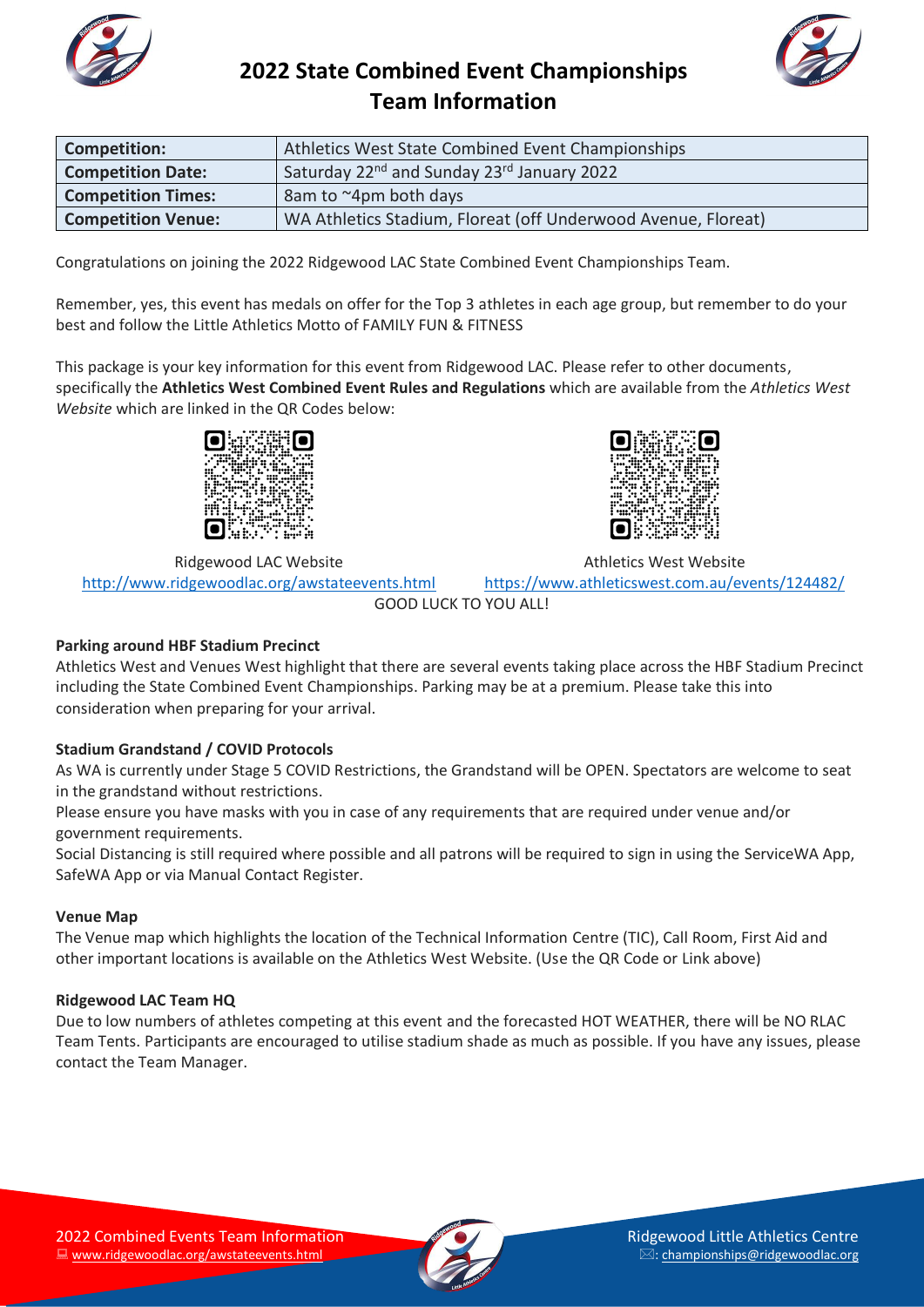



#### **Ridgewood LAC Team Manager**

Paul Phillips is the Team Manager for this event. If you have any issues throughout the day, please contact the Team Manager on the Centre Mobile: 0498 179 478 or Paul: 0413 603 634

#### **Event Forecast**

As of 7.30pm on Wednesday evening, the forecast for Scarbourgh (nearest forecast location from BoM) is predicting a VERY HOT WEEKEND!

It is vital that as athletes and families, you plan accordingly for the forecast.

Plenty of water, sun cream, hats, sunglasses, healthy snacks, and appropriate clothing is vital to successfully competing in the event. Events will continue following the Athletics West Weather Policies.

|   | Sat.<br>22 Jan         | Sun.<br>23 Jan |
|---|------------------------|----------------|
| Π |                        |                |
|   | Very hot<br>and sunny. | Sunny.         |
|   | 38 °C                  | 36 °C          |
|   | 24 °C                  | 23 °C          |

#### **Arrival Information**

All athletes MUST arrive at the WA Athletics Stadium **no less than 30 minutes prior** to your First Call Room Entry Time. Please be aware that parking for this event is at a premium and parking close to the stadium may not be available when you arrive.

Once you arrive at the stadium, please head to the **Ridgewood LAC Team HQ** to check in with the Team Manager.

#### **Call Room**

As detailed in the Athletics West Technical Rules and Regulations for this event, the Call Room is located at the 100m Start Line end of the stadium.

Everyone's first event on Saturday is a Track Event, as such the Call Room will open 20 minutes prior to the competition start time as outlined in the timetable. Those competing in the Heptathlon will have a field event to commence Day 2 (Sunday). Call Room for Field Events will be 35 minutes prior to the event start time.

As this event is a Combined Events Championships, athletes MUST contest ALL events in the athlete's program. Failure to commence an event will result in the athlete being classified as DNF (Did Not Finish) and will be ineligible to continue in the event.

Call Room Times for each subsequent event will be announced via the PA System at the conclusion of each event. It is vitally important that athletes and families take responsibility for listening out for these call room times. Combined Event Rules require athletes to have at least 30 minutes between the official conclusion of one event and the official start of the next event. These 30 minutes can include time in the Call Room so some events may conclude, and athletes will be required to return to the Call Room area within a quick turnaround.

#### **Parent Volunteer Roster**

As with all athletics events, parents are required to assist to ensure the smooth running of the event. All families are expected to make themselves available to complete ONE roster as selected from the Roster Availability.

For this championships, Ridgewood LAC are required to provide one assistant in the Call Room throughout the championships. As a Call Room Escort, volunteers will assist in checking athletes into the area and escorting them to the competition site as directed by the Athletics West appointed Officials. Please scan the QR Code above your family's name and select the timeframe that you will assist.

Ridgewood LAC Management sincerely thank you in advance for your assistance at this event.

| Saturday 22 <sup>nd</sup> January | Sunday 23rd January    |  |  |  |
|-----------------------------------|------------------------|--|--|--|
| Manzoli Family                    | West Family            |  |  |  |
| Pakau Family                      | Phillips Family        |  |  |  |
| <b>Ackerman Family</b>            | <b>Williams Family</b> |  |  |  |
| <b>Barnes Family</b>              |                        |  |  |  |

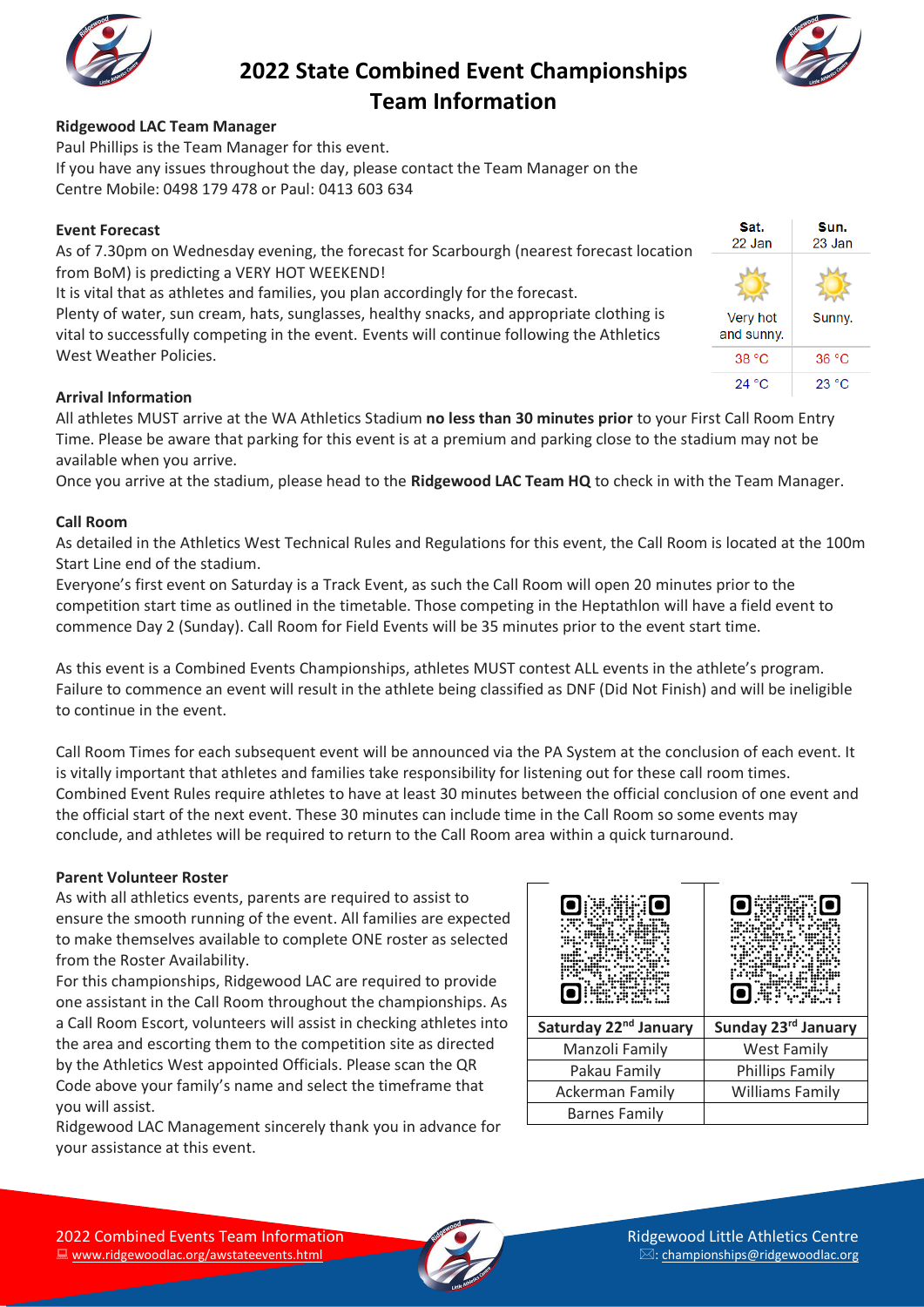



#### **Roster Check In**

Please sign in for your roster at the **Technical Information Centre (TIC)** which is located near the stadium entry point and Call Room.

The Athletics West appointed Officials will be able to answer any questions you have.

Volunteers must wear a hat, have enclosed shoes, and take a water bottle with them to the Call Room.

#### **Uniform**

As this is a State Championship event, ALL Athletes must compete in the approved Ridgewood LAC Uniform (Singlet and Shorts). If you require Centre Uniform, please contact us ASAP and go to Centre Training on Thursday to purchase uniform.

Athletes may wear a second pair of shorts (compression shorts) underneath the Ridgewood Shorts. These must be either plain black, skin colour or Ridgewood Blue. If any logos are present, these must not exceed 7cm x 5cm (size of a matchbox)

#### **Spikes**

Please refer to the Technical Rules and Regulations (included on the Athletics West Website) for the usage and wearing of spiked shoes.

U11-12 - Spikes in 100m, 200m, Short Track Hurdles and Long Jump

U13-17 - Spikes in 100m, 200m, Short Track Hurdles, Long Jump, High Jump and Javelin

#### **Scoring**

Events will be scored using the Combined Event Scoring Tables with the combined score across the five or seven events determining the medallists.

#### **Protests and Appeals**

If there is any requirement to potentially protest a result or event:

Please liaise with the Ridgewood LAC Team Manager.

Only the **Ridgewood LAC Team Manager** can submit protests and appeals. This will cost \$55 which is to be covered by the Athlete who wishes to lodge the protest.

#### **Social Media Coverage**

Don't forget to follow Ridgewood LAC on Facebook and Instagram for photos and updates from the event. The Ridgewood LAC Team Managers and Championships Team will endeavour to upload "Medal Alerts" as soon as practical throughout the weekend. If you win a medal, make sure you get a photo in our "RLAC Medal Alert" photo frame for inclusion in our socials.

#### **Contact prior to the event**

If you have any questions, queries or concerns about anything relating to this event, please contact us via email: [championships@ridgewoodlac.org](mailto:championships@ridgewoodlac.org)

All enquiries must go through Ridgewood LAC and not be directed to Athletics West.

#### **Final Ridgewood Notes**

On behalf of the Ridgewood LAC Board, Good Luck to all the participating athletes, stay safe and cool in the hot weather, enjoy the competition and… GO RIDGEWOOD!!!!